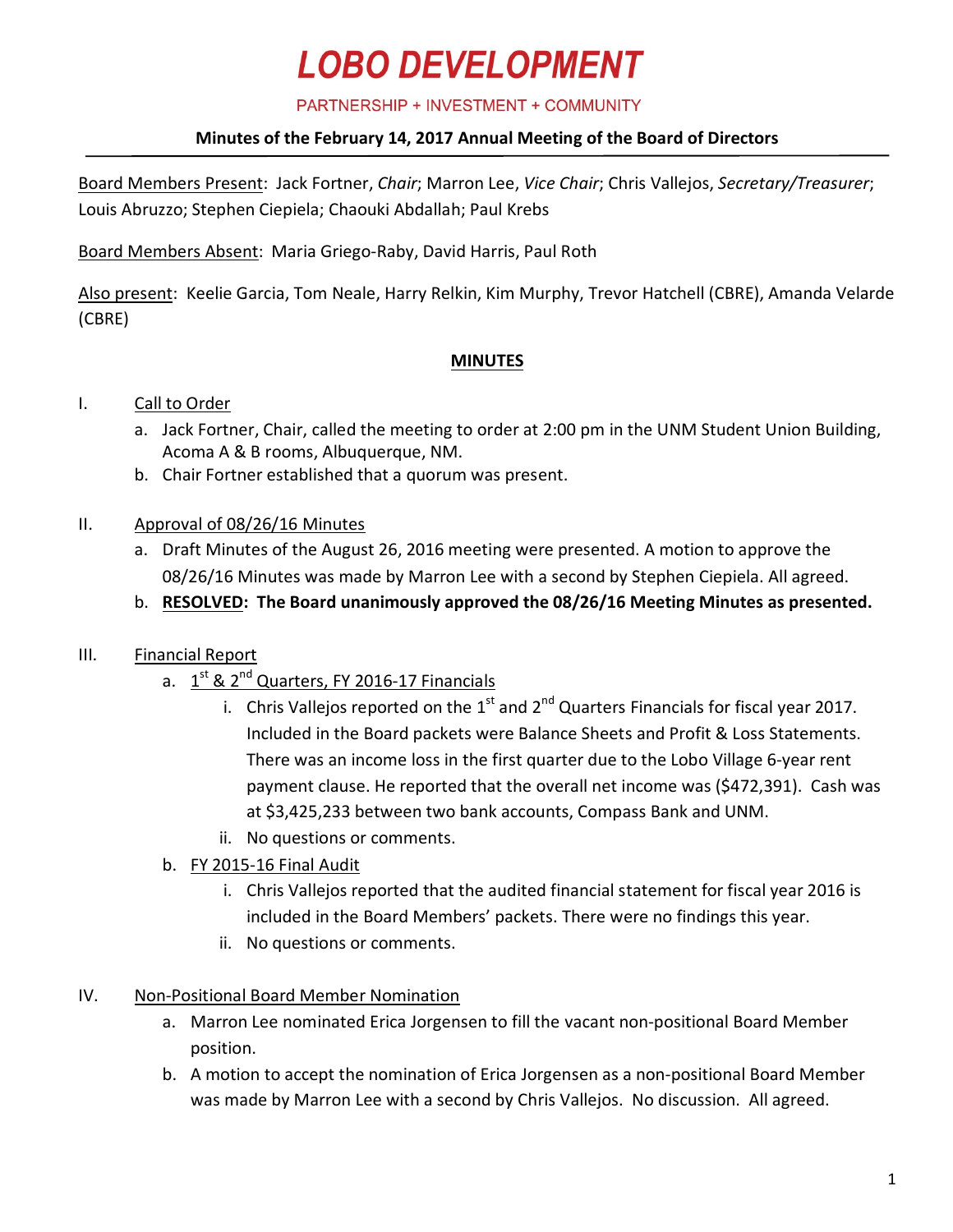# **LOBO DEVELOPMENT**

PARTNERSHIP + INVESTMENT + COMMUNITY

#### **Minutes of the February 14, 2017 Annual Meeting of the Board of Directors**

c. **RESOLVED: The Board unanimously approved the nomination of Erica Jorgensen as a nonpositional Board Member.**

#### V. CBRE – Marketing Vacant Land

- a. Tom Neale introduced Trevor Hatchell and Amanda Velarde of CB Richard Ellis (CBRE). Lobo Development has engaged CBRE to list the land on South Campus. They are actively marketing the sites.
- b. Trevor Hatchell provided a handout and explained that they have been actively marketing the land and have been in discussions with possible tenants. There are 13 tracts on the market. They are focusing on a large anchor for the gross receipts tax. He continued to discuss their efforts via the handout.
- c. Amanda Velarde reported on the 2016 commercial real estate trend in Albuquerque. She explained that several "big box" retailers have closed in Albuquerque, i.e., Macy's, Albertsons, OfficeMax, etc. She continued to discuss the trend.
- d. Discussion ensued.
- VI. Project Updates
	- a. UNM Sports & Entertainment District
		- i. To be discussed in Executive Session
	- b. South Campus TIDD
		- i. To be discussed in Executive Session
	- c. Lobo Baseball Clubhouse
		- i. Tom Neale reported that construction was completed in December 2016 and Lobo Development closed out the project with the developer. The original project budget was \$2,168,000. There were change orders to upgrade the lockers, fix some structural problems, which increased the budget to \$2,315,000. There was \$192,000 of gift-in-kind donations, so the total final cost was \$2,100,000. Lobo Development paid Grady's entity \$2,100,000 with a \$1,000,000 internal loan from the UNM Foundation at 3.75% interest, Athletics raised \$884,000 in donations, and Lobo Development advanced approximately \$238,000. The \$238,000 is being reimbursed from state appropriations. There will be \$140,000 left over from the state appropriations. EVP Harris has directed Tom to use that money to buy down the loan with UNM Foundation. The rent payments from Athletics will be reduced based upon the new loan amount.
		- ii. Discussion ensued on the pros and cons of the format of the project.